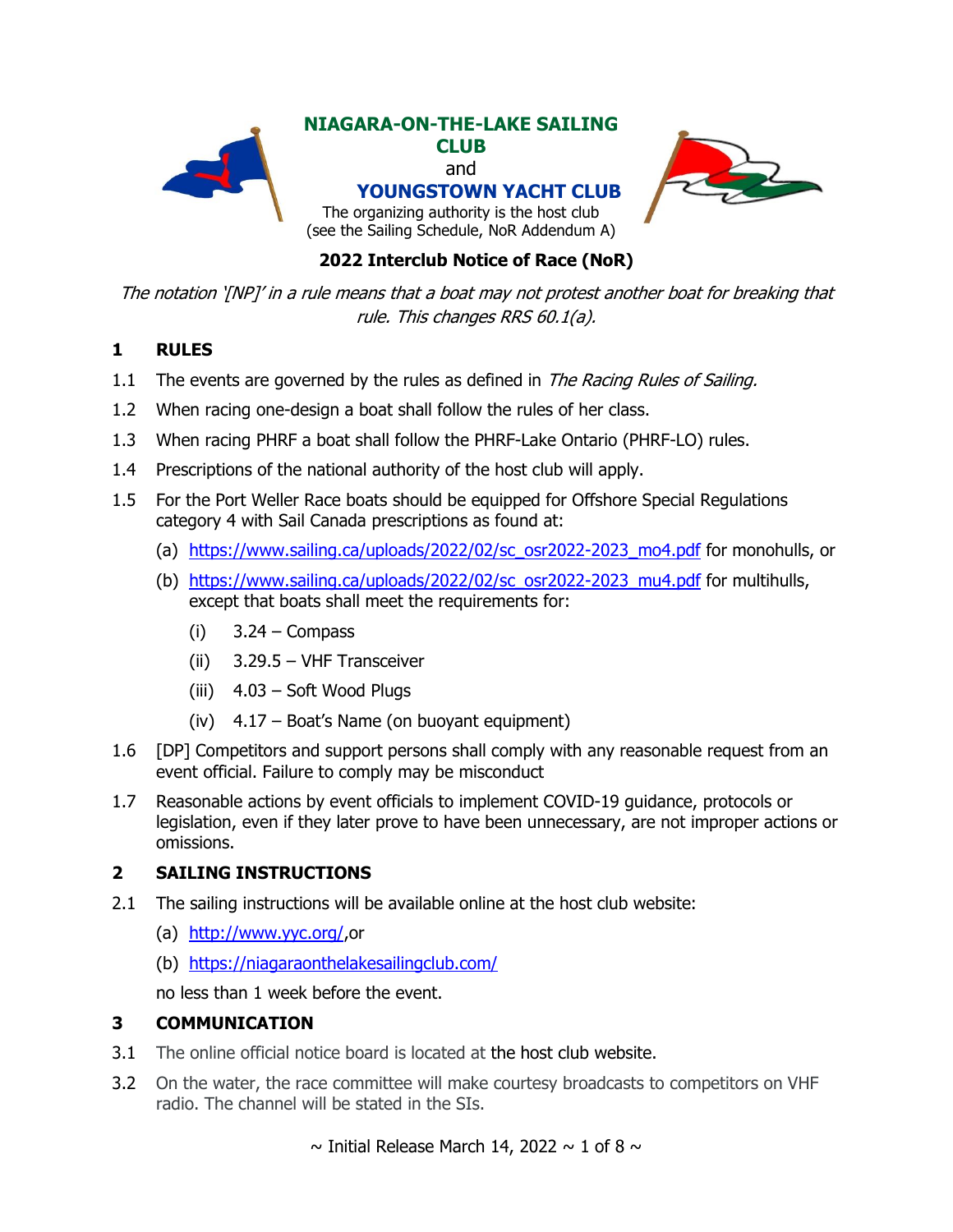3.3 [DP] While racing, except in an emergency, a boat shall not make voice or data transmissions and shall not receive voice or data communication that is not available to all boats.

### **4 ELIGIBILITY AND ENTRY**

- 4.1 The events are open to boats owned by members of the clubs as indicated in the 'Invited' column of NoR Addendum A as follows:
	- (a) NOLSC: Niagara-on-the-Lake Sailing Club,
	- (b) YYC: Youngstown Yacht Club,
	- (c) Interclub: both YYC and NOLSC (note this NoR applies only to Interclub races),
	- (d) or as indicated.
- 4.2 Other boats may be permitted to race at the sole discretion of the host club VC-Fleet.

|  |  | 4.3 Classes are defined as follows: |
|--|--|-------------------------------------|
|--|--|-------------------------------------|

| Event                                                                                      | <b>Class</b>    | Class or Rating Rule    | Handicap Range  |
|--------------------------------------------------------------------------------------------|-----------------|-------------------------|-----------------|
| Furlined                                                                                   | PHRF NFS        | PHRF-LO - non-spinnaker | n/a             |
| 7-Year &                                                                                   | PHRF NFS        | PHRF-LO - non-spinnaker | n/a             |
| October Cup                                                                                | <b>PHRF</b>     | PHRF-LO                 | n/a             |
| Wednesday<br>evening<br>series, Port<br>Weller Race,<br>Niagara Cup<br>and Fall<br>Regatta | <b>Shark</b>    | Shark class rules       |                 |
|                                                                                            | <b>PHRF NFS</b> | PHRF-LO - non-spinnaker |                 |
|                                                                                            | PHRF II         | PHRF-LO                 | 97 and larger   |
|                                                                                            | PHRF I          | PHRF-LO                 | smaller than 97 |

- 4.4 Eligible boats may enter by competing in an event.
- 4.5 A boat that has been scored other than Did Not Compete in one race of a series shall remain in that class through-out the series.
- 4.6 [DP] The person in charge of a Shark shall be a member in good standing of the Canadian Shark Class Association.

### **5 FEES**

5.1 The entry fees are included in the club membership unless the word 'fee' is included in the 'Special Instr.' column of the NoR Addendum A. If fees apply, they will be included in the sailing instructions.

### **6 SCHEDULE**

- 6.1 NoR Addendum A shows the dates of racing.
- 6.2 In column 'C/M' of NoR Addendum A, M is the number of races scheduled for the event.
- 6.3 One race is scheduled to be held each day except for: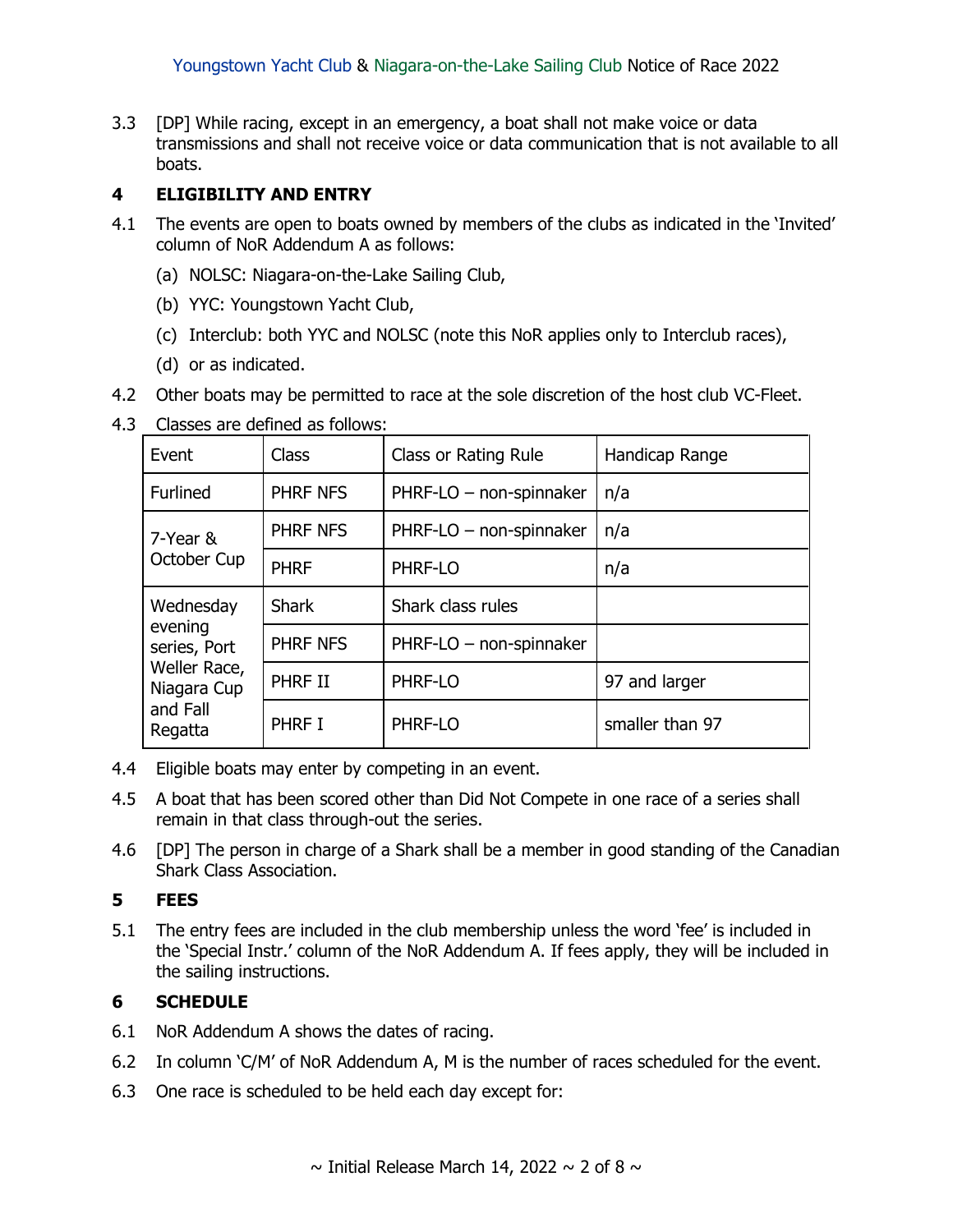- (a) Sharks during the Ravine Vineyard, Clan MacLeod and Great Laker Series where 2 races are scheduled to be held each day, and
- (b) the Niagara Cup and Fall Regatta where all races are scheduled to be raced in one day.
- 6.4 The scheduled time of the warning signal for the first race each day is:
	- (a) 1330 for the Furlined Cup and 7 Year Trophy (River Races),
	- (b) 1840 for the Ravine Vineyard, Clan MacLeod and Great Laker Series,
	- (c) 1015 for the Port Weller Race, Niagara Cup and Fall Series and
	- (d) 1830 for the Brox Company 1812 Regatta
	- (e) 1100 for the October Cup (River Race),

### **7 EQUIPMENT INSPECTION**

7.1 [DP] Each boat shall produce or verify the existence of a valid or a pending rating certificate.

### **8 VENUE**

8.1 NoR Addendum B shows the location of the racing areas.

### **9 COURSES**

- 9.1 The marks that may be used are as follows:
	- (a) Marks C and 1 through 8 are vertical cylinders. The relative locations of marks C and 1 through 8 are illustrated in Addendum C.
	- (b) Mark C at the centre of the Olympic circle is located approximately 1.1 miles at a bearing of 67° mag. from the Niagara Light and Bell Buoy G3. The approximate position of C is N43°17.052', W079°03.175'.
	- (c) G3 is the Niagara light and bell buoy at approximately N43°16'24.3", W079° 04'30.8".
	- (d) R2 is the Niagara Bar light buoy at approximately N43°19'02.4", W079° 04'14.1".
	- (e) b is the middle NOLSC mooring ball.
	- (f) Inflatable tetrahedrons and floating balls as indicated in the sailing instructions.

### **10 SCORING**

- 10.1 1 race is required to be completed to constitute a series.
- 10.2 In column 'C/M' of NoR Addendum A:
	- (a) When fewer than C races have been completed, a boat's series score will be the total of her race scores.
	- (b) When C or more races have been completed, a boat's series score will be the total of her race scores excluding her worst score.
	- (c) For Sharks during the Ravine Vineyard, Clan MacLeod and Great Laker Series Instructions (a) and (b) above are changed as follows:
		- (i) When fewer than six races in a series have been sailed, a boat's series score will be the total of her race scores.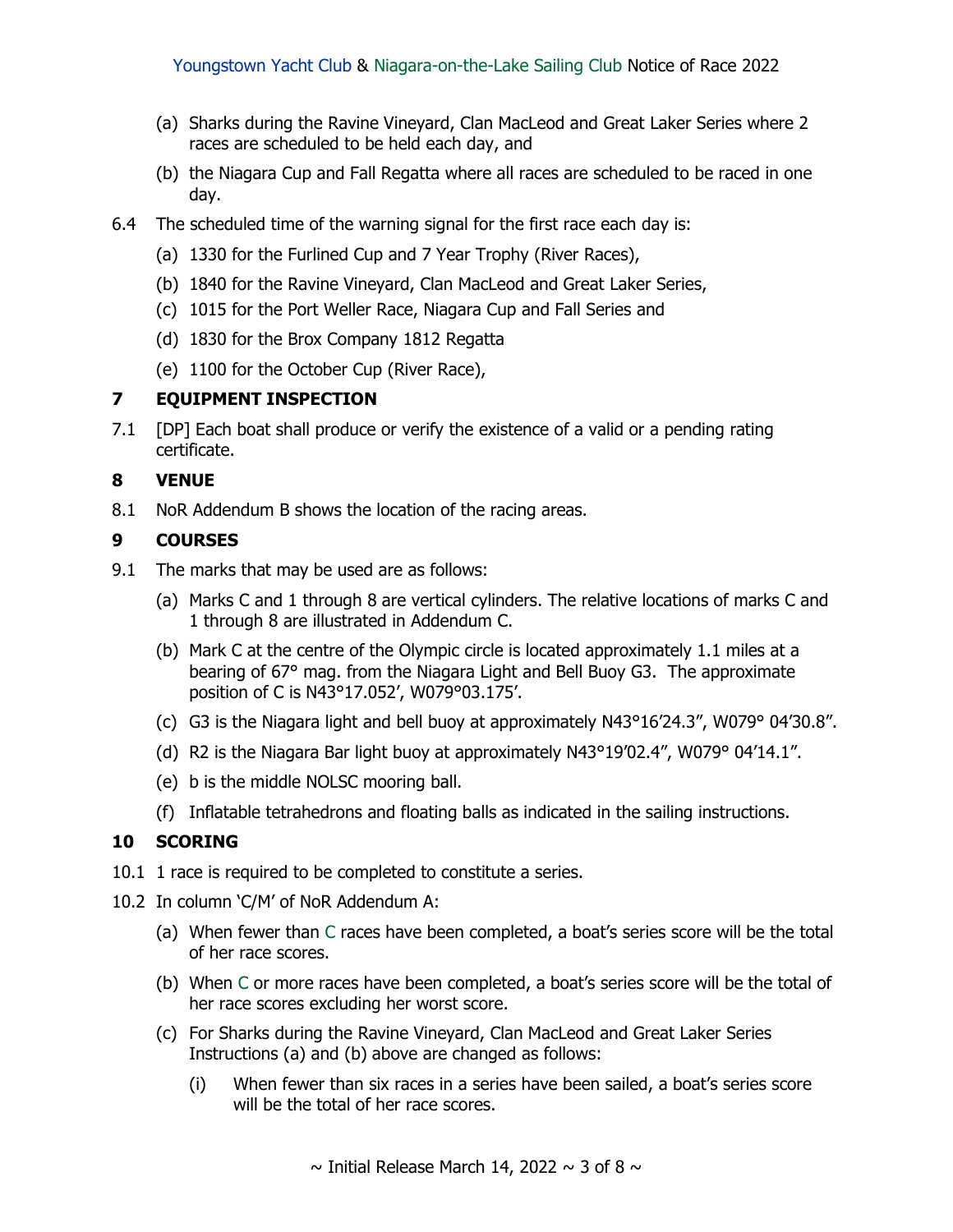- (ii) When more than six races in any series have been sailed, a boat's series score will be the total of her race scores excluding her worst score.
- (iii) When two races are held on a Wednesday evening the points from the first race will be used for scoring the NOLSC boat of the year.
- (iv) The score for races missed by a boat while she is competing in the Shark World Championships and/or Women's Keel Boat Championship will be points as described in RRS A9 (a). The scores of other boats will not be changed.
- 10.3 PHRF corrected times will be calculated using the "PHRF-LO Time-on-Time" (ToT) method where ToT=566.431/(401.431+ToD).

#### **11 RISK STATEMENT**

11.1 RRS 3 states: 'The responsibility for a boat's decision to participate in a race or to continue to race is hers alone.' By participating in this event each competitor agrees and acknowledges that sailing is a potentially dangerous activity with inherent risks. These risks include strong winds and rough seas, sudden changes in weather, failure of equipment, boat handling errors, poor seamanship by other boats, loss of balance on an unstable platform and fatigue resulting in increased risk of injury. **Inherent in the sport of sailing is the risk of permanent, catastrophic injury or death by drowning, trauma, hypothermia, or other causes.**

#### **12 INSURANCE**

12.1 [DP] [NP] Each participating boat shall be insured with valid third-party liability insurance with adequate third-party insurance.

### **13 PRIZES**

13.1 A prize will be given to the top 3 boats in each class.

#### **14 FURTHER INFORMATION**

14.1 For further information please contact the VC-Fleet of YYC Amy Reynolds amy w reynolds@hotmail.com, or the VC-Fleet of NOLSC John Vanderperk [jvanderperk@yahoo.com](mailto:jvanderperk@yahoo.com)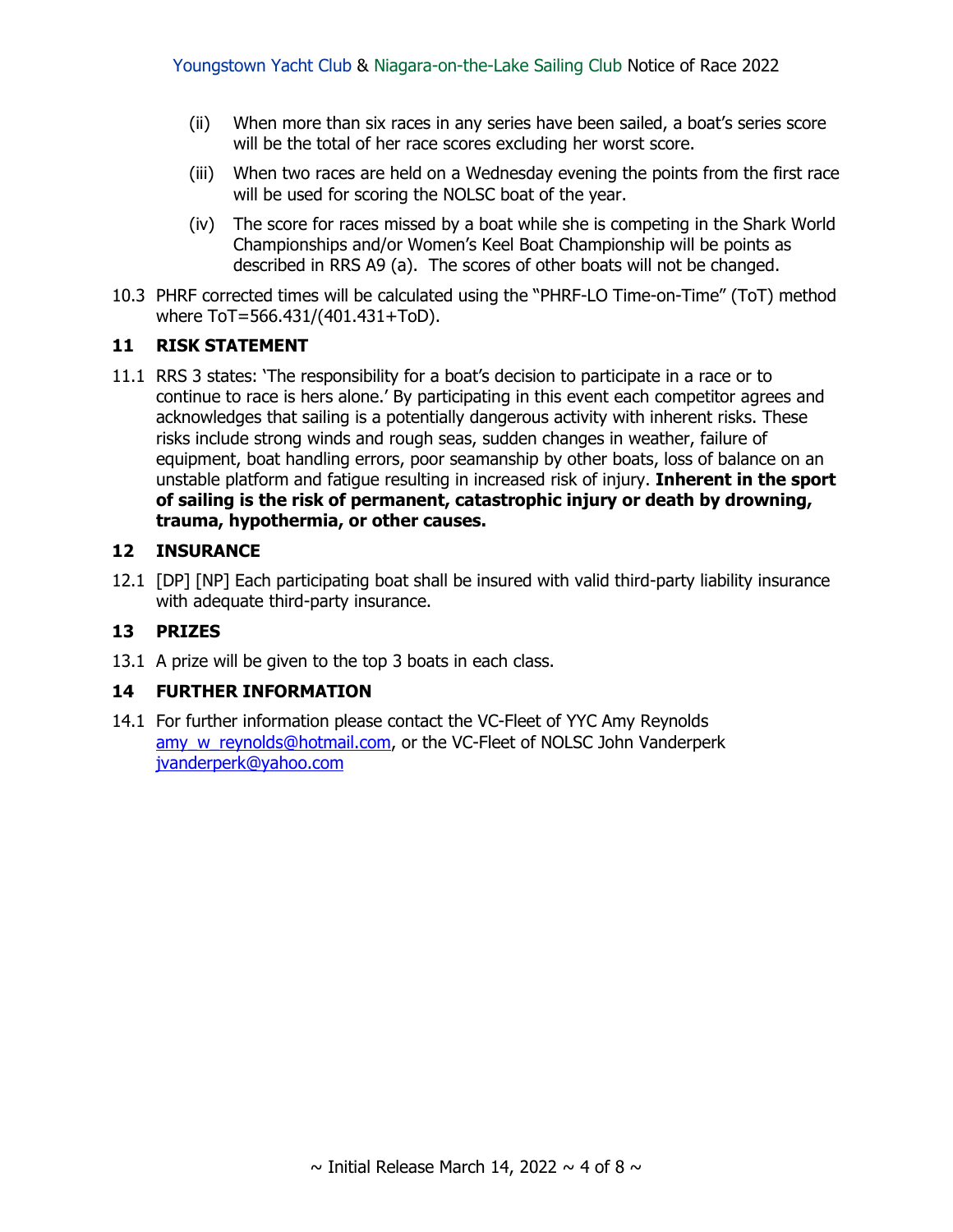# **Addendum A**

|              | YYC, NOLSC and RELATED SAILING SCHEDULE 2022 |     |            |                |                      |                |                           |  |
|--------------|----------------------------------------------|-----|------------|----------------|----------------------|----------------|---------------------------|--|
| <b>Month</b> | <b>Event</b>                                 | C/M | Day        | Date(s)        | <b>Host</b>          | <b>Invited</b> | <b>Special Instr.</b>     |  |
| <b>April</b> | Furlined (N)                                 | 3/4 | Sun        | 3,10,17,24     | <b>NOLSC</b>         | Interclub      | <b>River NFS</b>          |  |
| May          | Seven Year (N)                               | 3/4 | Sun        | 1,8,15,29      | <b>NOLSC</b>         | Interclub      | <b>River FS &amp; NFS</b> |  |
|              | Port Weller & Return (N)                     |     | <b>Sun</b> | 22             | <b>NOLSC</b>         | Interclub      | <b>Port Weller</b>        |  |
|              | <b>Wednesday Practice Race</b>               | 1/1 | Wed        | 25             | <b>NOLSC</b>         | Interclub      | <b>Wed. Shark</b>         |  |
|              | Trillium Regatta                             |     | Sat-Sun    | 28-29          | <b>RCYC</b>          | <b>Sharks</b>  | <b>CSCA</b>               |  |
|              | John Mies Series                             | 4/5 | Tue        | 31             | <b>YYC</b>           | Interclub      | Yes NFS                   |  |
|              | J/70 Series                                  | 4/5 | Tue        | 31             | <b>YYC</b>           | Interclub      | Yes                       |  |
| <b>June</b>  | Ravine Vineyard Ser. (N/Y/R)                 | 4/5 | Wed        | 1,8,15,22,29   | <b>NOLSC</b>         | Interclub      | <b>Wed. Shark</b>         |  |
|              | Susan Hood Race                              |     | Fri-Sat    | $3 - 4$        | <b>PCYC</b>          | Registrants    | <b>LOOR</b>               |  |
|              | <b>YYC Commissioning/Sailpast</b>            |     | Sat        | $\overline{4}$ | <b>YYC</b>           | <b>YYC</b>     | Yes                       |  |
|              | LOSHRS Race 1                                |     | Sun        | 5              | <b>PCYC</b>          | Registrants    | <b>LOSHRS</b>             |  |
|              | Tuesday John Mies Series                     | 4/5 | Tue        | 7,14,21,28     | <b>YYC</b>           | Interclub      | Yes NFS                   |  |
|              | Tuesday J/70 Series                          | 4/5 | Tue        | 7,14,21,28     | <b>YYC</b>           | Interclub      | Yes                       |  |
|              | Coupe de Quebec                              |     | Sat-Sun    | $11 - 12$      | Beaconsfield YC      | Sharks         | <b>CSCA</b>               |  |
|              | <b>NOLSC Sailpast</b>                        |     | Sun        | 12             | <b>NOLSC</b>         | <b>NOLSC</b>   | Yes                       |  |
|              | YYC Secretary's Race                         |     | Sun        | 12             | <b>YYC</b>           | Interclub      | NFS Fun Race              |  |
|              | <b>Full Moon Race</b>                        |     | Tue        | 14             | <b>NOLSC</b>         | Interclub      | NFS Fun Race              |  |
|              | LOSHRS Day Races 2 & 3                       |     | Sat-Sun    | 18-19          | <b>PCYC</b>          | Registrants    | <b>LOSHRS</b>             |  |
|              | <b>NOLSC Reciprocal Cruise</b>               |     | Sat-Sun    | $25 - 26$      | Wilson               | Registrants    | Yes                       |  |
|              | Canadian Championship                        |     | Sat-Sun    | $25 - 26$      | Bay Quinte YC        | <b>Sharks</b>  | <b>CSCA</b>               |  |
|              | <b>Ed Rogers Series</b>                      | 4/5 | Tue        | 28             | <b>YYC</b>           | Interclub      | Yes NFS                   |  |
|              | J/70 Series                                  | 4/5 | Tue        | 28             | <b>YYC</b>           | Interclub      | Yes                       |  |
| <b>July</b>  | <b>NOLSC Reciprocal Cruise</b>               |     | Fri-Mon    | $1 - 4$        | Etobicoke            | Registrants    | Yes                       |  |
|              | Jr. Sailing Alumni Regatta Party             |     | Sat        | $\overline{2}$ | <b>YYC</b>           | Registrants    | Yes                       |  |
|              | <b>Ed Rogers Series</b>                      | 4/5 | Tue        | 5,12,19,26     | <b>YYC</b>           | Interclub      | Yes NFS                   |  |
|              | J/70 Series                                  | 4/5 | Tue        | 5,12,19,26     | <b>YYC</b>           | Interclub      | Yes                       |  |
|              | Clan MacLeod Series. (N/Y/R)                 | 3/4 | Wed        | 6,13,20,27     | <b>NOLSC</b>         | Interclub      | <b>Wed. Shark</b>         |  |
|              | Gold Cup                                     |     | Sat-Sun    | $9 - 10$       | Whitby YC            | <b>Sharks</b>  | <b>CSCA</b>               |  |
|              | <b>Full Moon Race</b>                        |     | Thu        | 14             | <b>NOLSC</b>         | Interclub      | NFS Fun Race              |  |
|              | Lake Ontario 300                             |     | Fri-Tue    | $15-19$        | <b>PCYC</b>          | Registrants    | <b>LOOR</b>               |  |
|              | YYC Hospice & Clambake                       |     | Fri        | 15             | <b>YYC</b>           | Registrants    | Yes NFS                   |  |
|              | Niagara Cup & Steak Fry                      | 6/6 | Sat        | 16             | <b>NOLSC</b>         | Registrants    | <b>Niagara</b>            |  |
|              | CanAm Challenge                              |     | Fri-Sun    | $22 - 24$      | <b>YYC</b>           | Registrants    | CanAm 2022                |  |
|              | YYC Mid-Summer Cruise                        |     | Fri-Sat    | <b>TBD</b>     | Oakville Club        | Registrants    | Yes                       |  |
|              | Eastern Championship                         |     | Sat-Sun    | $23 - 24$      | <b>Brockville YC</b> | Sharks         | <b>CSCA</b>               |  |
|              | <b>NOLSC Reciprocal Cruise</b>               |     | Fri-Sun    | 30,31,1        | Scarborough          | Registrants    | Yes                       |  |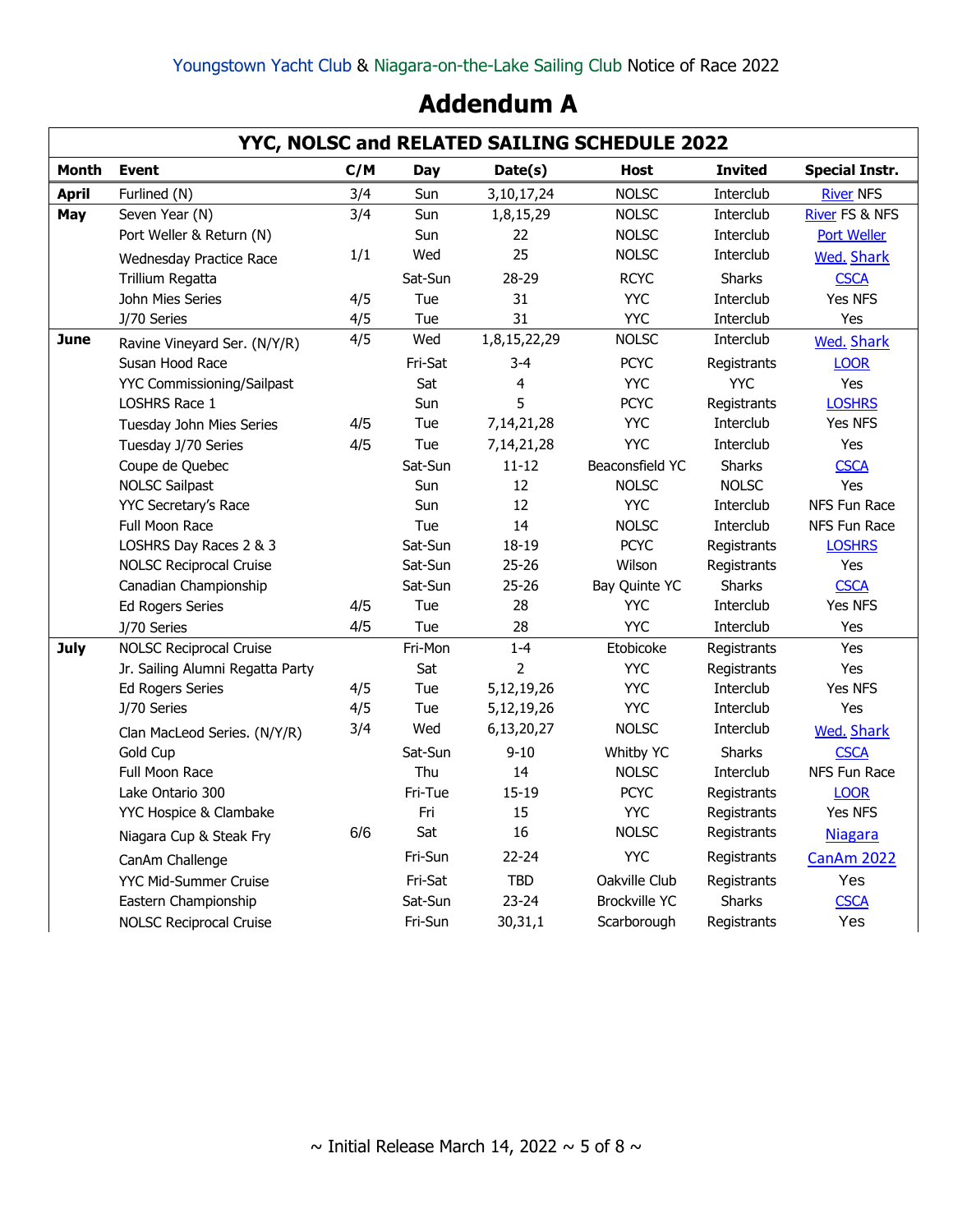| Youngstown Yacht Club & Niagara-on-the-Lake Sailing Club Notice of Race 2022 |  |  |  |
|------------------------------------------------------------------------------|--|--|--|
|                                                                              |  |  |  |

|              | YYC, NOLSC and RELATED SAILING SCHEDULE 2022 |                                        |         |                |                                     |                |                       |  |
|--------------|----------------------------------------------|----------------------------------------|---------|----------------|-------------------------------------|----------------|-----------------------|--|
| <b>Month</b> | <b>Event</b>                                 | C/M                                    | Day     | Date(s)        | <b>Host</b>                         | <b>Invited</b> | <b>Special Instr.</b> |  |
| Aug.         | <b>Ed Rogers Series</b>                      | 4/5                                    | Tue     | 2              | <b>YYC</b>                          | Interclub      | Yes NFS               |  |
|              | J/70 Series                                  | 4/5                                    | Tue     | $\overline{2}$ | <b>YYC</b>                          | Interclub      | Yes                   |  |
|              | Great Laker Series (N/Y/R)                   | 3/4                                    | Wed     | 3,10,24,31     | <b>NOLSC</b>                        | Interclub      | <b>Wed. Shark</b>     |  |
|              | Olcott Stomp                                 |                                        | Fri-Sun | $5 - 7$        | YYC/OYC                             | Interclub      | Yes                   |  |
|              | Don Kress Series                             | 3/4                                    | Tue     | 9,16,23,30     | <b>YYC</b>                          | Interclub      | <b>Yes NFS</b>        |  |
|              | J/70 July Series                             | 3/4                                    | Sat-Sun | 9,16,23,30     | <b>YYC</b>                          | Interclub      | <b>Yes</b>            |  |
|              | Golden Horseshoe                             |                                        |         | $13 - 14$      | <b>RHYC</b>                         | <b>Sharks</b>  | <b>CSCA</b>           |  |
|              | LOSHRS 100 Miler                             |                                        | Sat     | 20             | <b>PCYC</b>                         | Registrants    | <b>LOSHRS</b>         |  |
|              | <b>NOLSC Palooza</b>                         |                                        | Fri-Sat | $26 - 27$      | <b>NOLSC</b>                        |                |                       |  |
| Sept.        | <b>YYC Labor Day Cruise</b>                  |                                        | Sat-Mon | $3 - 5$        | <b>TBD</b>                          | Registrants    | Yes                   |  |
|              | <b>NOLSC Reciprocal Cruise</b>               |                                        | Sat-Mon | $3 - 5$        | Queen City                          | Registrants    |                       |  |
|              | Doug Hooper Series                           | 3/4                                    | Tue     | 6,13,20,27     | <b>YYC</b>                          | Interclub      | Yes NFS               |  |
|              | J/70 Series                                  | 3/4                                    | Tue     | 6,13,20,27     | <b>YYC</b>                          | Interclub      | <b>Yes</b>            |  |
|              | Brox Company 1812 Series (N)                 | 2/3                                    | Wed     | 7, 14, 21, 28  | <b>NOLSC</b>                        | Interclub      | Wednesday             |  |
|              | North American Championship                  |                                        | Fri-Sun | $9 - 11$       | South Port SC                       | <b>Sharks</b>  | <b>CSCA</b>           |  |
|              | Cock of the Walk                             |                                        | Sat     | 10             | <b>YYC</b>                          | Interclub      | Yes NFS Fun           |  |
|              | Shark World Championship                     |                                        | Tue-Sat | $13 - 17$      | Austria                             | <b>Sharks</b>  | <b>CSCA</b>           |  |
|              | LOSHRS DYC & Return                          |                                        | Sat-Sun | $17 - 18$      | PCYC/DYC                            | Registrants    | <b>LOSHRS</b>         |  |
|              | Fall Regatta (N/Y)                           | 3/3                                    | Sun     | 18             | <b>NOLSC</b>                        | Interclub      | Fall                  |  |
|              | Homecomers                                   |                                        | Sat-Sun | $24 - 25$      | <b>NOLSC</b>                        | <b>Sharks</b>  | <b>CSCA</b>           |  |
| Oct.         | October Cup (N)                              | 3/4                                    | Sun     | 2,9,16,23      | <b>NOLSC</b>                        | Interclub      | <b>River</b>          |  |
|              | Hall Ebert/SW Championship                   |                                        | Sat-Sun | $15 - 16$      | Sarnia YC                           | <b>Sharks</b>  | <b>CSCA</b>           |  |
|              | Tom Turkey                                   |                                        | Sat     | 22             | <b>NOLSC</b>                        | <b>NOLSC</b>   | Yes, Fun Race         |  |
| Nov.         | <b>YYC Awards Dinner</b>                     |                                        | Sat     | 5              | <b>YYC</b>                          | <b>YYC</b>     |                       |  |
|              | <b>NOLSC Awards Dinner</b>                   |                                        | Sun     | 13             | <b>NOLSC</b>                        | <b>NOLSC</b>   |                       |  |
|              | LYRA Annual General Meeting                  |                                        | Sat     | <b>TBA</b>     |                                     |                |                       |  |
|              | * Counts toward NOLSC Boat of the Year (N)   |                                        |         |                |                                     |                |                       |  |
|              | * Counts toward YYC Boat of the Year (Y)     |                                        |         |                | <b>Many thanks to our Sponsors.</b> |                |                       |  |
|              |                                              | * Counts toward River Championship (R) |         |                |                                     |                |                       |  |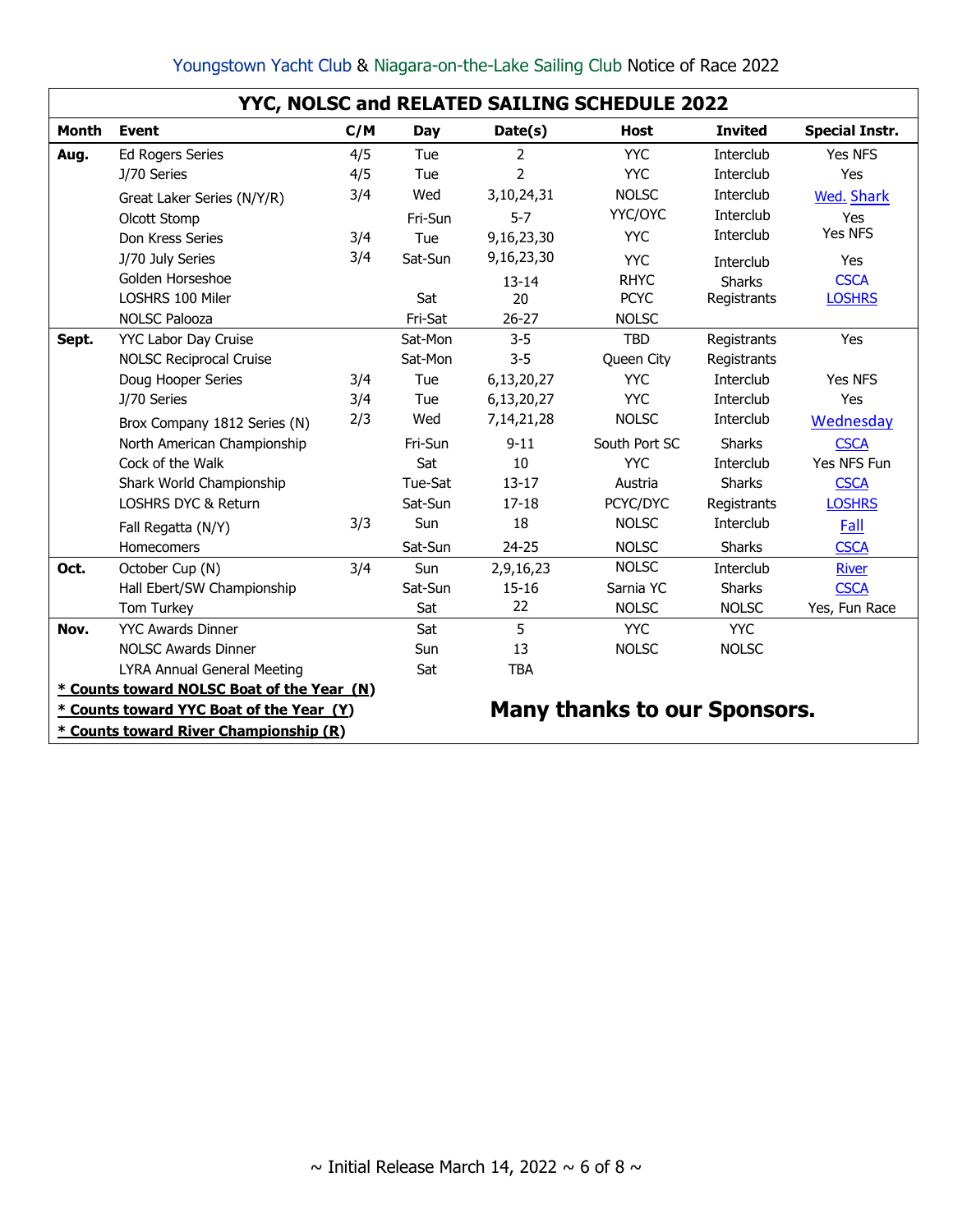

# **Addendum B Race Areas**